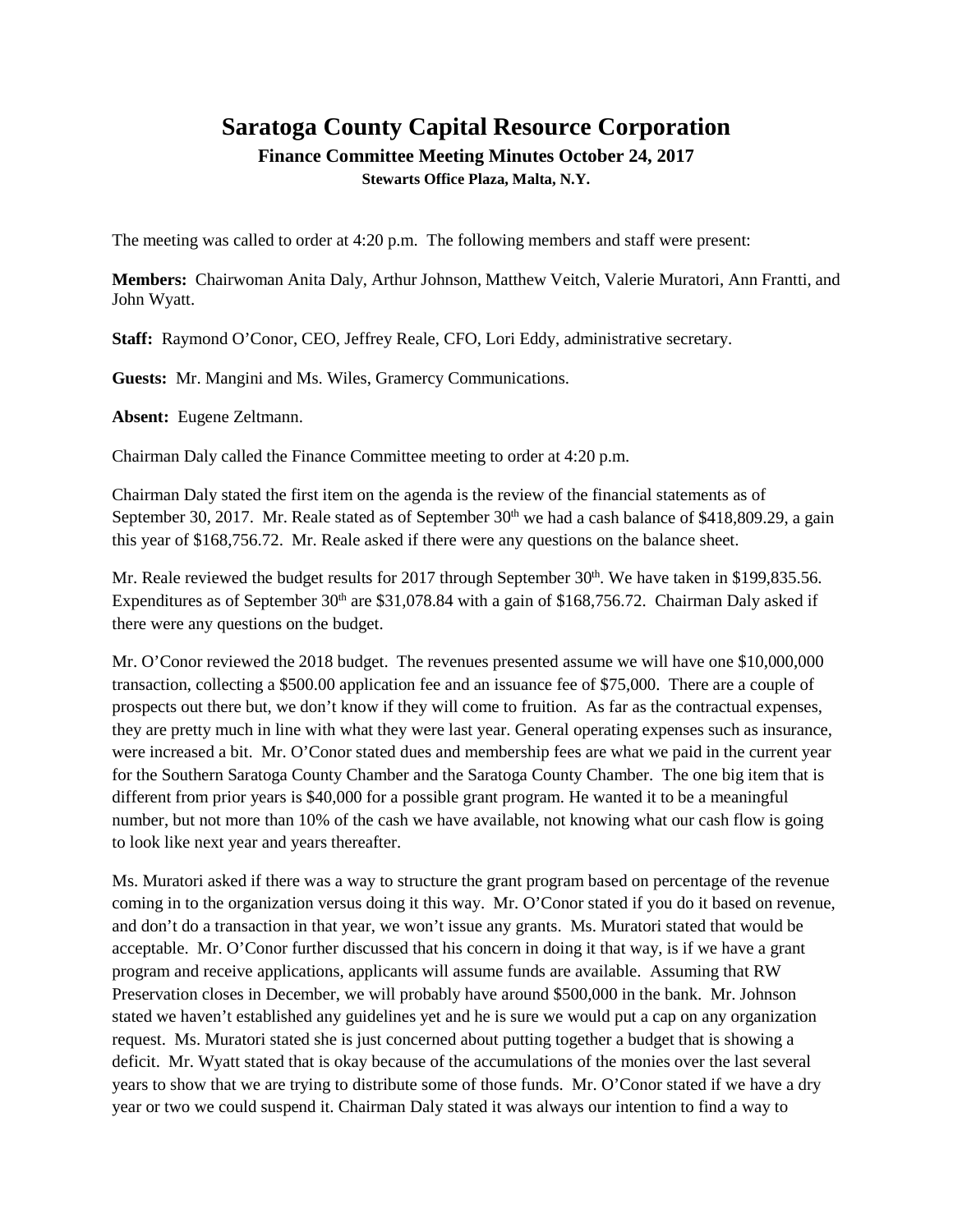reinvest that money locally. She understands not liking to see a deficit on this proposed budget, but at the same time she feels a little guilty sitting on some of the money knowing there are some entities out there that could benefit. Mr. O'Conor stated with the balance we have we can operate for a while without any transactions. The possible changes in the tax law could have a big impact on the desirability of getting tax exempt financing. The higher the tax rate, the greater the benefit of having tax exempt bonds. Some of the market without a doubt will dry up if we have lower corporate and personal tax rates. It is still going to be desirable to some. With the cash we have available now, he is comfortable with an amount up to \$40,000. We could take it a year at a time. Even without any income next year, we are still going to wind up at the end of the year with balances well over \$300,000. Mr. Johnson stated we are not committing to \$40,000. Mr. O'Conor stated it is just a budget item.

Mr. O'Conor stated the next item is the five-year budget forecast for the Authorities Budget Office. He has not submitted this. This is done in the ABO's format on the PARIS System. On the revenues for future years, he put in the same \$75,500, anticipating we might do about \$10,000,000 annually. He put an estimate in there for interest income based upon deposits. On expenses, he put minor increases in going out for future years. Mr. Wyatt questioned the increase in professional contracts. What is included in that? Mr. O'Conor stated that is himself, Mr. Reale, Ms. Eddy and Mr. Carminucci. The big jump from 2017 to 2018 for professional service contracts, last year Mr. Reale and Mr. Carminucci were not compensated, so there is nothing in the budget for the prior year. Mr. Wyatt questioned what the \$26,500 number is under other operating expenditures for 2017. Mr. O'Conor stated that would have included everything from the \$10,000 we gave to Center for Economic Growth, marketing and other professional services. The ABO Budget has not been submitted, it is a draft. What the system does is it carries over from one year to the next. Mr. Wyatt stated one thing he might recommend is because if somebody is looking at this, you are forecasting, it appears, to lose money for the four years going forward, you might figure out if this is the case what our cash balances would be at the end of each of the years and put the 10% of that cash balance for the grants so to keep them at \$40,000. Ms. Muratori questioned on the 2018 budget, other than professional services, is that like for the different Chamber memberships and things like that for \$3,000. Mr. O'Conor stated the other items are under other non-operating expenditures. Mr. O'Conor stated if you would like, you can tentatively approve this budget and he will make amendments showing a declining grant program. Again, we have no idea where exact balances are going to be. He can make it \$40,000, \$30,000, \$20,000 and \$10,000 and if the program is justified we can always increase it in the operating budget. Chairman Daly stated she doesn't think it really portrays us in a bad light. Mr. O'Conor stated it is clear that the grant program puts us in an operating deficit, however if you don't budget it and you start giving grants that would be negatively perceived.

Chairman Daly stated she has Grammercy Communications representatives here to present a collaborative marketing effort with the Prosperity Partnership and the IDA to provide a more uniform sort of branding. She took the liberty of reaching out to Gramercy Communications. She met with them a couple of times. They have worked on our project and have provided a draft to review today and they have come to the meeting to give a presentation about what they would provide to us. In conjunction with that, Mr. O'Conor also did considerable homework on our website and the development of that. Chairman Daly introduced the folks from Gramercy Communication, Takara Wiles and Andrew Mangini. Chairman Daly stated she has a proposal from them that would work into our budget. Mr. Mangini stated Gramercy Communications is a strategic communications firm, public relations, public affairs and marketing. They are based out of Troy but they do work all over the Capital Region. They currently do work with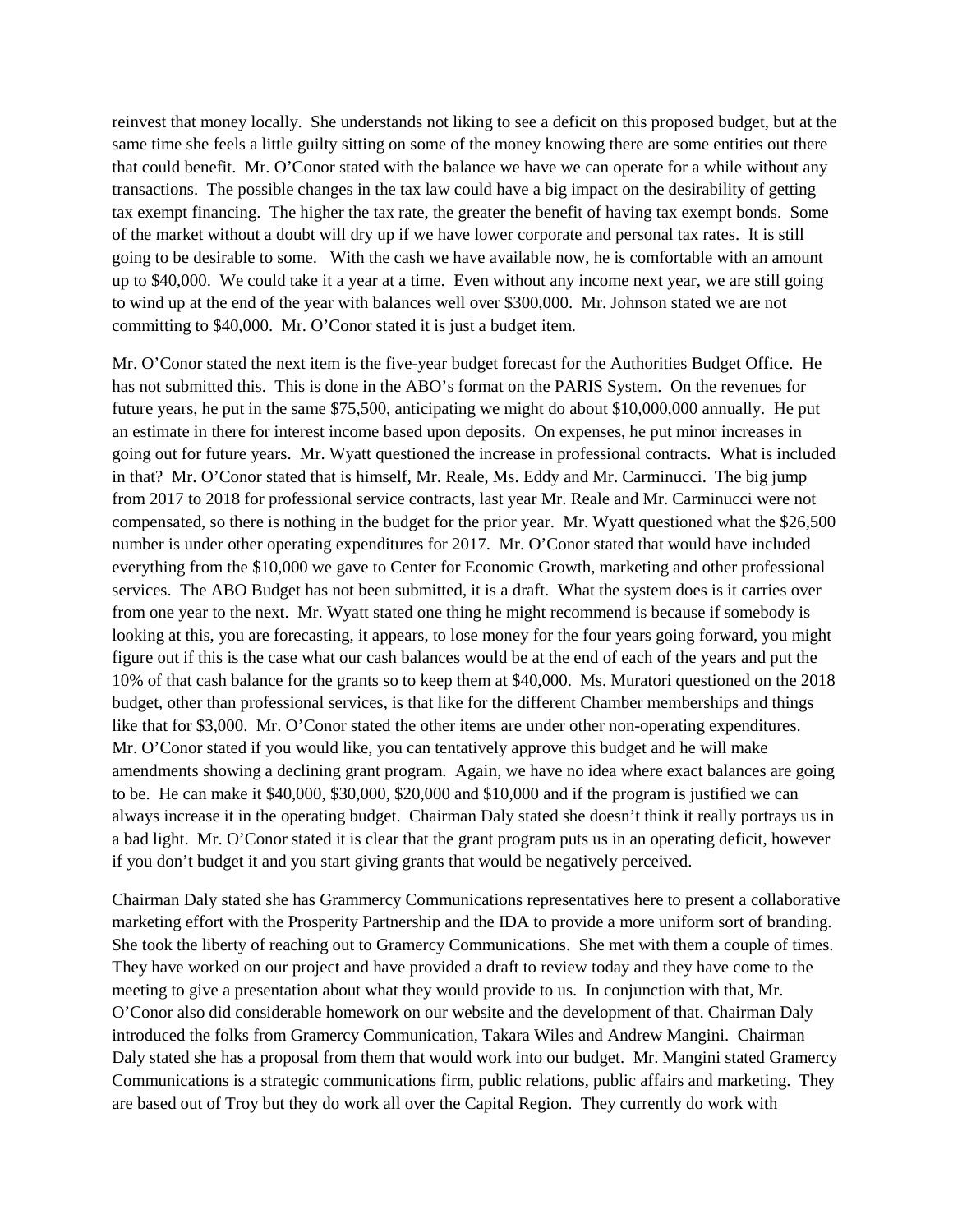Saratoga County, specifically the County Board of Supervisors. One of the things they have worked on for this organization is some basic branding elements. Mr. Mangini discussed a draft of their designs. Ms. Wiles stated this is a general working design. Mr. Mangini further stated we pulled some of the elements that made the most sense to tie things all together. Chairman Daly stated that in our meeting in April, Alyssa McClenning and the Prosperity Partnership came in and talked about doing all of this. Subsequent to that, Alyssa left the Prosperity Partnership and the website proposal and this work went away. Mr. O'Conor contacted Webinstinct in Saratoga and came up with a proposal that was \$7,500 lower than the Prosperity Partnership solicited proposal. Basically, the only thing that the Prosperity Partnership did was contract with somebody to do the logo and we will be paying the bill for that. When we get to the regular meeting, if the Board desires, it can take formal action on the proposal from Gramercy and for the proposal for the website. Mr. Wyatt questioned what was the proposal? Chairman Daly stated we have had it in the budget for quite a while we just haven't come to any point about doing anything on it. Mr. Wyatt questioned what was the involvement with the website. Mr. Mangini stated outside of that if we move forward with a separate proposal, our role on the website could be helping with content. The proposal before you is for the three items in front of you, the letterhead, the business card and the brochure.

Mr. O'Conor stated Mr. Wyatt and Ms. Muratori had mentioned about making some changes with the grant totals going forward with the ABO Budget. Mr. O'Conor stated going back to our proposed operating budget for 2018, does anyone on the Finance Committee think that we need to change any of the figures that are in the proposed budget for 2018. Mr. Johnson stated under dues and memberships for 2017 you have \$12,500. Mr. O'Conor stated what we actually spent in 2017 was \$5,759. Chairman Daly stated part of what we were sharing with you today and part of what came out of the NYSAC Conference that she attended in Syracuse was a discussion that they do quite a bit of educational opportunities and their Board Members are required to have a certain level of education. In this discussion and in the roundtable discussions of Best Practices and who has been doing what across the State, we talked about a partnership with NYSAC, or NYSAC talked about part of their economic development partnership with Counties is to offer educational opportunities. NYSAC has since been in contact with the ABO and has had discussions with the ABO which the ABO has blessed highly, for them to proceed in a marketing venture to have Boards like ours, IDA's and other Boards, partner with them, a membership, and they would provide all of the education that is required of Board members. Chairman Daly asked Mr. Johnson to discuss this further. Mr. Johnson stated they are proposing another level of membership. It is called NYSAC Economic Development Partnership with groups like ours, IDA's, and others that they are going to solicit to become members. As part of that, there is going to be various training opportunities, brand association, listing on the NYSAC website, exhibit opportunities at their conferences, conference recognition, complimentary conference registrations and complementary advertising. The proposed membership fee is \$5,000. This is something that they are just starting out and want to offer this membership. There are some other private memberships but this one is going to be geared toward those involved in economic development. Chairman Daly stated she thinks what prompted all of this is what came out of the conference. NYSAC is not willing to get out in front of anything and they obviously have been working with the ABO and have both come to a joint conclusion that they could take the lead on educating Authority Board members. She doesn't know what is happening with the Center for Economic Growth. She has not heard from them or had a request from them so she is not sure where any of that stands. Chairman Daly stated she is more inclined to invest in something that seriously does work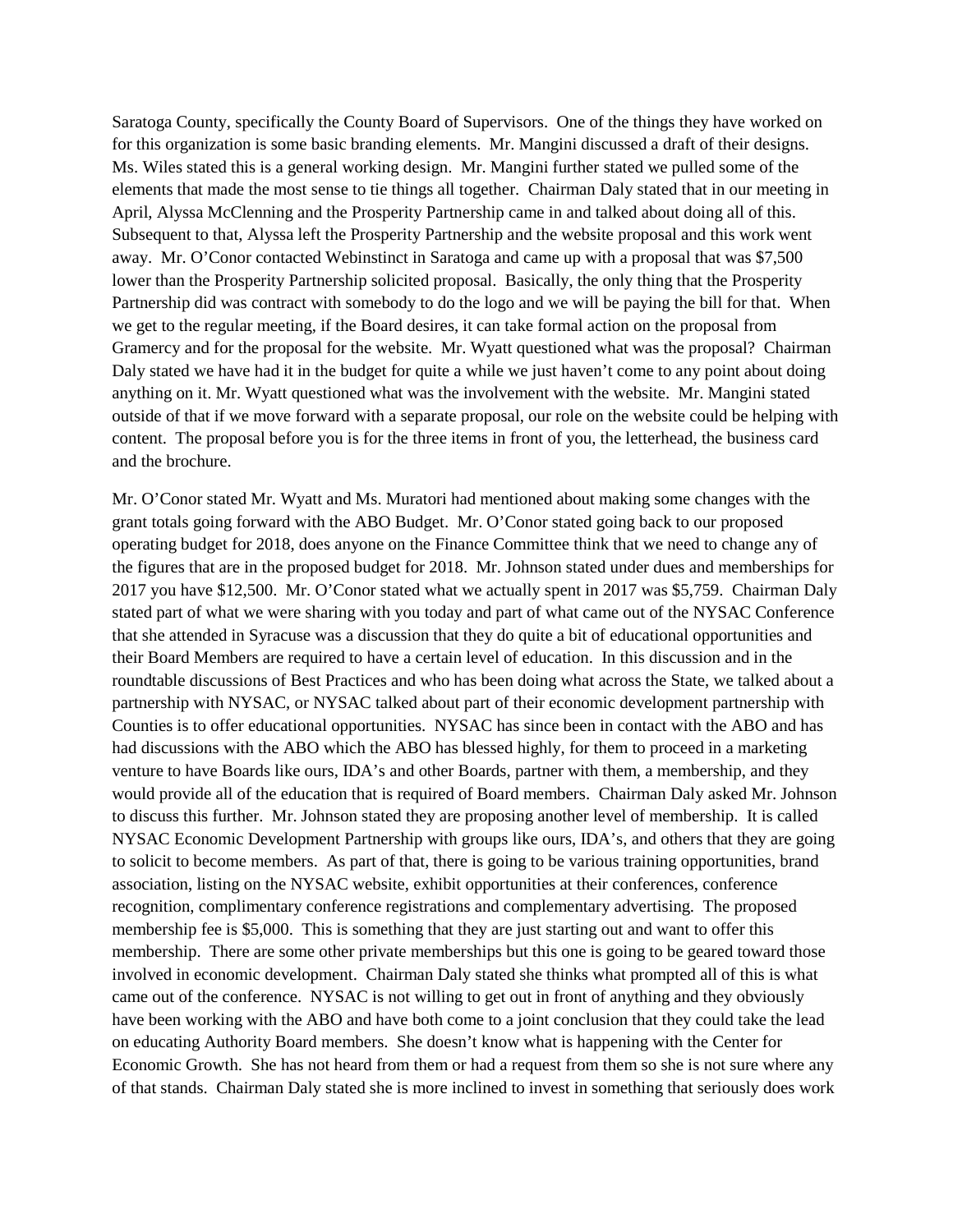beside us and help grow what we are doing. Mr. Johnson stated we contributed \$5,000 to CEG along with the IDA and the County. The IDA had Andrew Kennedy come and do a presentation as to what they have been doing and their accomplishments. In a future meeting you may want to have them come. Chairman Daly stated she should. She further stated that is something that could come into play with our dues and membership line item or it could come under some other area. Mr. Johnson stated it should be under dues and memberships. Chairman Daly stated it could if you want to increase that line item for budgeting purposes. Mr. O'Conor stated we could make a choice between this and the Center for Economic Growth. Chairman Daly stated she has not heard from them so she doesn't know if there is going to be a solicitation. Mr. Wyatt questioned what was that membership fee? Mr. O'Conor stated \$5,000. Mr. Johnson stated it was actually \$25,000 but it was split up between us and four other County Agencies. Chairman Daly stated the County put in \$10,000, the IDA put in \$5,000, the CRC put in \$5,000 and the Partnership put in \$5,000. Ms. Muratori questioned what NYSAC stands for? Mr. Johnson stated New York State Association of Counties. They have a lot of lobbying efforts, etc. Mr. Veitch stated the main members are the State's Counties and they are trying to expand that into a wider group. Chairman Daly stated they really have some great educational opportunities and out in Syracuse sitting with other folks and talking about Best Practices and some of the things that they do was a learning opportunity. Mr. Johnson stated he thinks Capital Resource Corporations are not recognized as what do you do and this would be an opportunity to get that message out there as well. Mr. Wyatt questioned if for training, could they help us set up the grant program? Chairman Daly stated it possibly could, but the training that you have to have in order to be an Authority Board member, the Authority Budget Office is willing to recognize training that NYSAC will provide as training for Board members. That is a big deal to get that level of recognition from the ABO. Mr. Johnson stated there is other training that could be useful, Ethics and Training, and things like that that would be available and an opportunity for us to participate in. Chairman Daly stated they have one annual conference locally. They have two conferences a year. One is on location because they like to spread out across the State. They don't go down to the New York City area. It would be Syracuse, Rochester, up north. One is always held at the Desmond in Albany. There is always an opportunity for us in particular to participate. Mr. Johnson stated you don't have to go to the whole conference, you can pick out what might be of interest. Mr. Wyatt stated if we do this then we don't do the CEG. Chairman Daly stated this is something that would come out of that particular line item in the budget. Ms. Frantti questioned either or, not both, as far as memberships? Chairman Daly stated we have this to consider, there is the possibility of CEG out there, if you want to do Chamber memberships, then you need to go to this line item and increase it. It is at \$5,800 now, you need to increase that to some other number. Mr. Johnson stated we budgeted \$12,500 last year. Before we nix CEG we should at least listen to them. Mr. Reale stated we budgeted \$12,500 last year so he was thinking you would stay with that same number. It is just a budget number. We aren't spending that much. Chairman Daly stated we obviously didn't spend that much. Ms. Muratori questioned if there were other proposals they could give us that weren't as expensive as \$5,000 which focus more on the Board training piece of it? Chairman Daly stated that is their only level of partnership that they offer and they are being consistent across the State. She hasn't gone back to ask them. If you haven't participated in NYSAC you may not really understand how deeply valuable they are. They go and they do it and call around the State of New York and they find out who is doing what and where and salaries. They are a wealth of information. It is a matter of utilizing them. She would highly recommend doing that, whether we do the CEG thing or not, she doesn't want to pit one against the other necessarily, but she can say that is a value piece. Mr. Wyatt stated right now we are just determining what to keep as